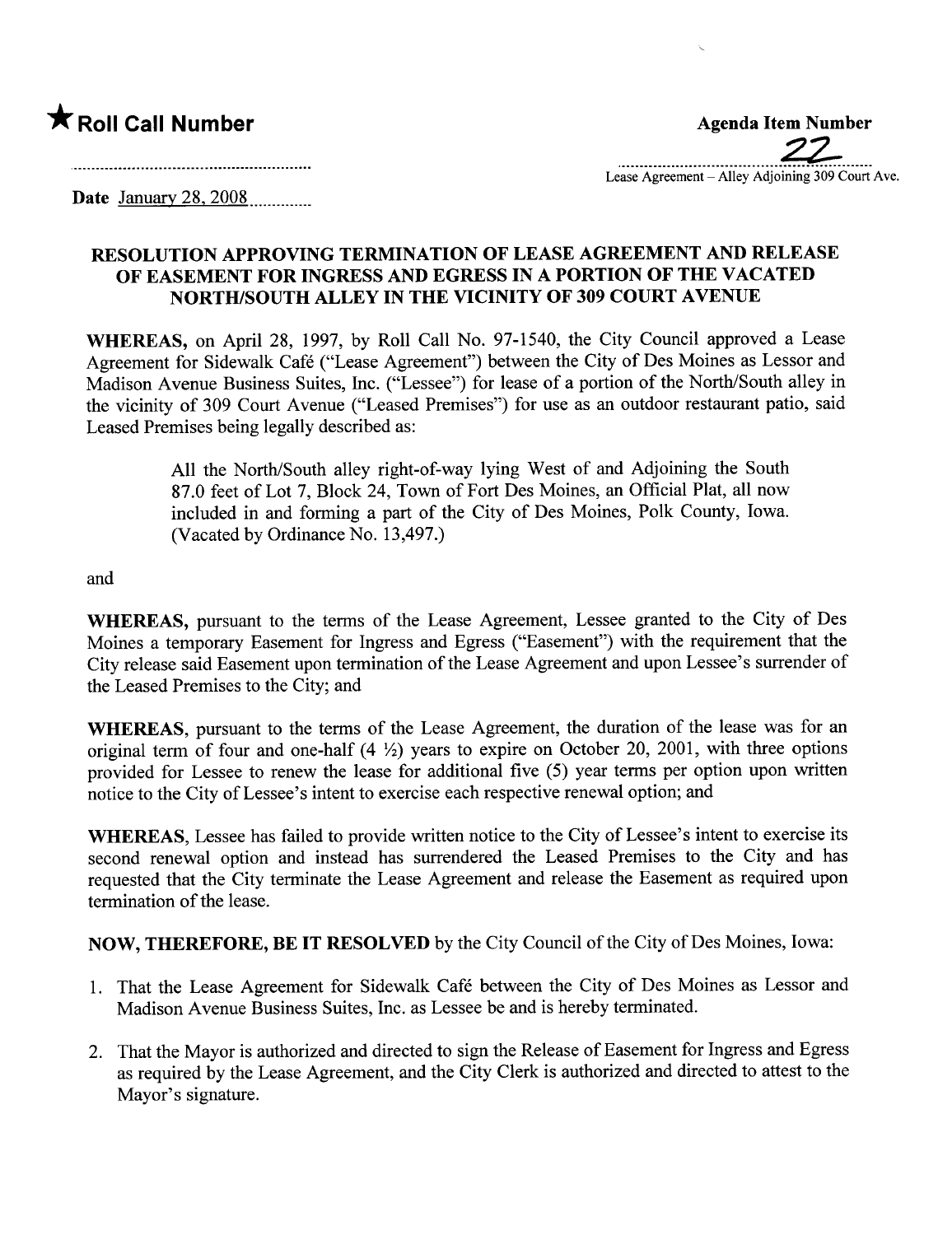|  | $\bigstar$ Roll Call Number |
|--|-----------------------------|
|  |                             |

Agenda Item Number .\_-\_..\_.\_\_.........................\_~~.\_-- Lease Agreement – Alley Adjoining 309 Court Ave.

Date January 28, 2008......m\_\_\_\_

3. That the City Clerk is authorized to forward the original of the Release of Easement, together with a certified copy of this resolution, to the Real Estate Division of the Engineering Deparment for the purpose of causing said documents to be recorded and then forwarded to Lessee and/or agent for Lessee.

(Council Communication No. 08- $\frac{038}{0}$ 

Moved by to adopt.

APPROVED AS TO FORM: APPROVED AS TO FORM<br>Uluna L. nack

Glenna K. Frank Assistant City Attorney

| <b>COUNCIL ACTION</b> | <b>YEAS</b> | <b>NAYS</b> | <b>PASS</b> | <b>ABSENT</b>   | <b>CERTIFICATE</b>                                                                                   |
|-----------------------|-------------|-------------|-------------|-----------------|------------------------------------------------------------------------------------------------------|
| <b>COWNIE</b>         |             |             |             |                 |                                                                                                      |
| <b>COLEMAN</b>        |             |             |             |                 | I, DIANE RAUH, City Clerk of said City hereby                                                        |
| <b>HENSLEY</b>        |             |             |             |                 | certify that at a meeting of the City Council of<br>said City of Des Moines, held on the above date, |
| <b>KIERNAN</b>        |             |             |             |                 | among other proceedings the above was adopted.                                                       |
| <b>MAHAFFEY</b>       |             |             |             |                 |                                                                                                      |
| <b>MEYER</b>          |             |             |             |                 | IN WITNESS WHEREOF, I have hereunto set my<br>hand and affixed my seal the day and year first        |
| <b>VLASSIS</b>        |             |             |             |                 | above written.                                                                                       |
| <b>TOTAL</b>          |             |             |             |                 |                                                                                                      |
| <b>MOTION CARRIED</b> |             |             |             | <b>APPROVED</b> |                                                                                                      |
|                       |             |             |             | Mayor           | City Clerk                                                                                           |